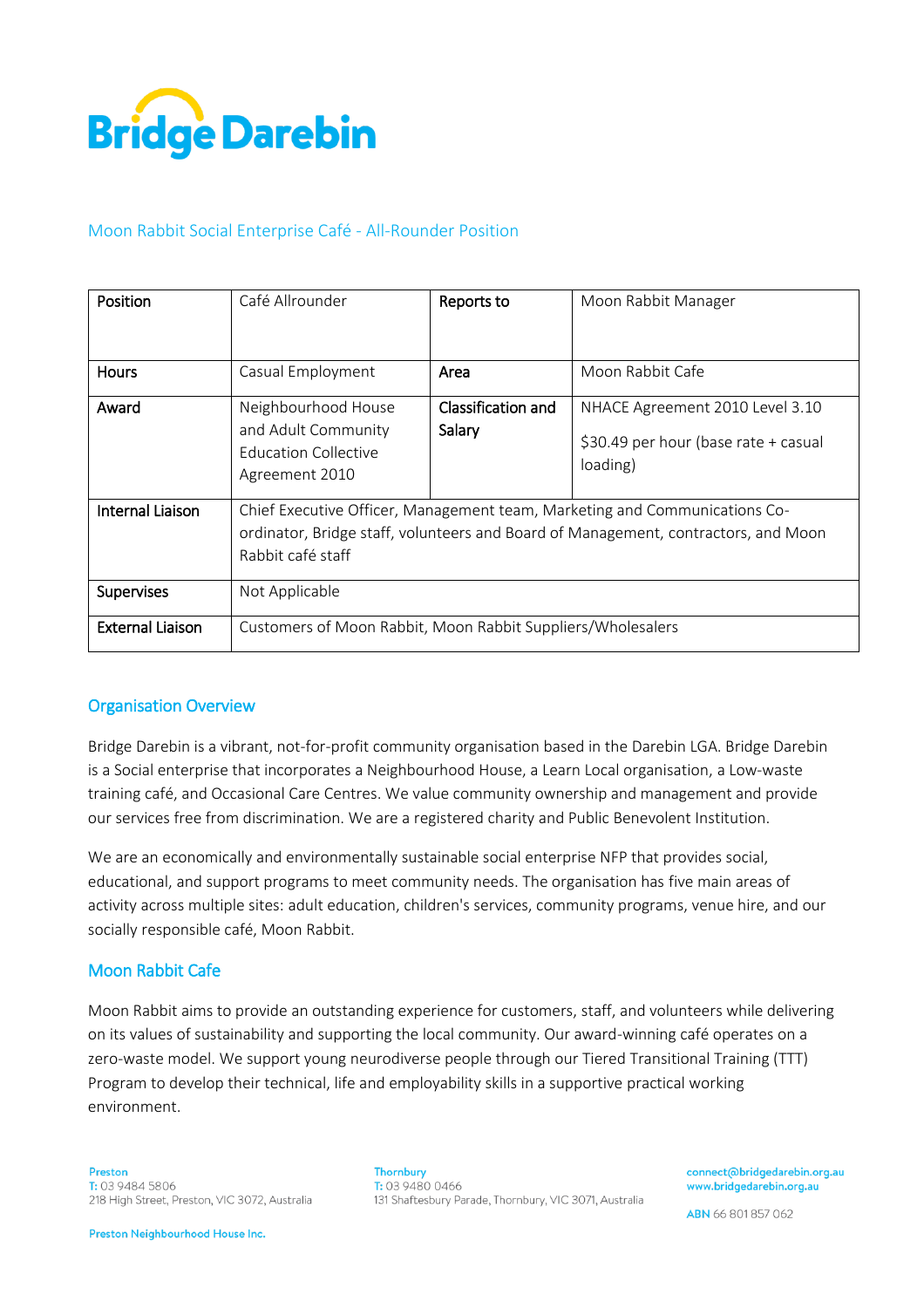## Key Responsibilities:

Reporting to the Moon Rabbit Manager, the Café All-Rounder is responsible for the preparation and serving of hot and cold food and beverages for dine-in or takeaway customers. The role requires a high standard of customer service, promoting Bridge Darebin's values and supporting the Moon Rabbit Manager and Supervisors in maintaining a positive, supportive and vibrant environment.

Café All-rounders will also support the Tiered Training & Transition program students during their ongoing placement in the café. Essential to this role is possessing an outgoing, proactive, personable, empathetic and respectful attitude and a desire to work with and alongside people with additional learning and support needs.

## 1. CUSTOMER SERVICE

- 1.1. Provide a professional, friendly and enthusiastic attitude toward customers and customer services at all times
- 1.2. Respond promptly to customer inquiries
- 1.3. Ensure customer satisfaction and provide professional customer support

## 2. FOOD AND BEVERAGE

- 2.1. Deliver exceptional food service standards and product knowledge
- 2.2. Prepare and serve espresso coffee efficiently and to a high standard, meeting customer's needs
- 2.3. Prepare and serve food according to set specifications and customer requirements

## 3. OPERATIONS

- 3.1. Actively embrace and promote Moon Rabbit environmental and sustainability measures.
- 3.2. Participate in daily operations, including setup and clean down of service areas and all kitchen sections
- 3.3. Assist with the setup and clearing of the café for events and functions.

## 4. OCCUPATIONAL HEALTH AND SAFETY

4.1. Ensure that Worksafe and OHS practices are met and maintained.

## 5. COMMUNICATIONS

- 5.1. Communicate and coordinate with colleagues as necessary
- 5.2. Consistently seek to engage the local community by promoting Bridge Darebin and Moon Rabbit values.

## 6. OTHER RESPONSIBILITIES:

- 6.1. Drive and operate the Moon Rabbit 'On the Hop' mobile café
- 6.2. Provide training, support, and guidance to Moon Rabbit staff, volunteers and TTT students.
- 6.3. The incumbent can expect duties not explicitly mentioned in this document but within the capacity, qualifications, and experience generally expected from persons occupying this classification.

ABN 66 801 857 062